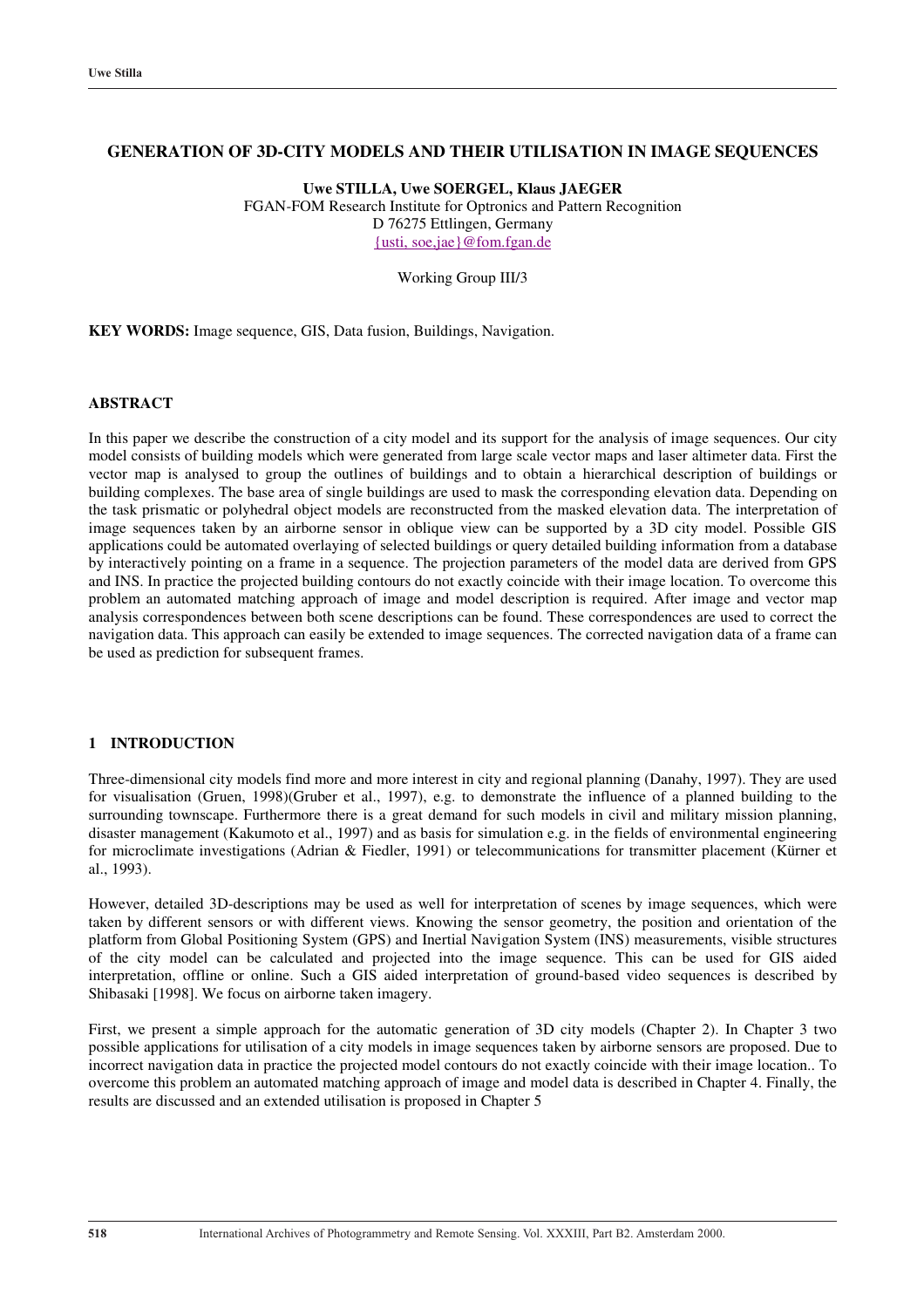### **2 GENERATION OF 3D-CITY MODELS**

The manual construction and update of 3D building models is time consuming and expensive. That is why some authors propose approaches to automate the process of exploiting scene data. In contrast to semi-automatic approaches we pursue approaches which allow a fully automatic reconstruction of buildings. For this reconstruction detailed elevation data are required which typically are derived from stereo image matching or laser scanning. An approach to derive building models with simple roof structures is e.g. proposed in Weidner & Förstner [1995]. The combined exploitation of laser elevation data and maps is shown in Haala & Brenner [1997]. In our approach we also combine digital vector maps and laser altimeter data to extract building models.

# **2.1 Digital Vector Maps**

We use a large scale vector map which is organised in several layers, each of which contains a different class of objects (e.g. streets, buildings, etc.). Fig. 1a show a section of the scene, the large scale raster map (1:5000) (Fig. 1b) and the building layer of the vector map (Fig. 1c). The topological properties connectivity, closedness, and containment of the non-ordered set of map-lines are tested by a production net of a generic model [Stilla & Michaelsen, 1997]. The aim of the analysis is to separate parts of buildings, determine encapsulated areas and group parts of buildings. Output of the analysis is a hierarchical description of the buildings or complexes of buildings.

# **2.2 Laser altimeter data**

Nowadays elevation data are commercially available from airborne laser scanners. Knowing the precise position and orientation of the airborne platform from differential Ground Positioning System (dGPS) and Inertial Navigation System (INS) measurements, the geographic position of the surface points in three spatial dimensions can be calculated to decimeter accuracy (Huising & Pereira, 1998). With current systems, points can be measured at approximately one point each 0.5 x 0.5 m<sup>2</sup> (Lohr, 1998). The sampled surface points distributed over a strip of 250-500m width allows the generation of a geocoded 2D array with elevation data in each cell (elevation image). Single flight strips are merged to a consistent digital surface model (DSM) of the whole survey area. A simple way to visualise the elevation data is to assign a brightness value to the z-coordinate of each raster element. Fig. 1d shows a section of an elevation image

### **2.3 Building models**

The result of the map analysis step is used to mask the elevation data (Fig. 1f). Combining the brightness (Fig. 1f) with the z-coordinate in a 3D-view (Fig. 1g) leads to a plastic appearance of raster data and reveals roof details. For each building object of the map, a coarse 3D-description is constructed by a prismatic model (Fig. 1h). Depending on the task, the height of the covering plane can be calculated from the histogram using the (i) mean, (ii) median (for suppression of distortions), (iii) minimum (to get the height of the eaves) or (iv) maximum (to obtain the bounding box). Method (iii) was chosen for our purpose. The reconstruction of more complex roof structures is described in [Stilla  $\&$ Jurkiewicz K, 1999]. For a visualisation the resulting wire-frame model is transformed into a surface model using an automatic triangulation. A perspective view of the city model (test area Karlsruhe) is shown in Fig. 2.



Fig. 1: Generation of prismatic objects from maps and elevation data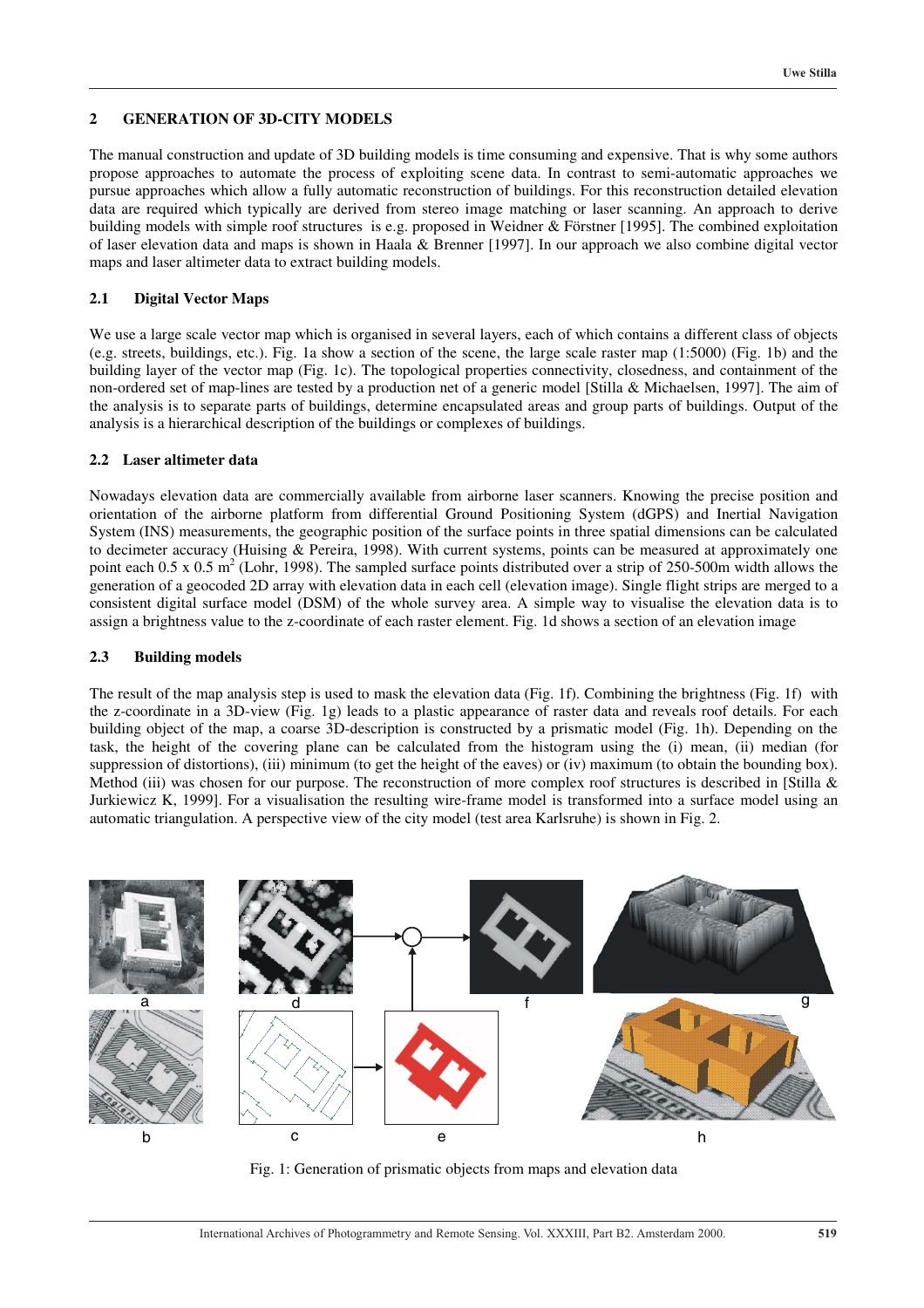

Fig. 2: City model of test area Karlsuhe

# **3 UTILIZATION OF 3D-CITY MODELS IN IMAGE SEQUENCES**

In this paper we focus on video sequences of urban areas taken by an airborne sensor in oblique view (side looking). As test data video sequences by multiple flights over the campus of the university of Karlsruhe were taken by an infrared camera. The sequences differ in carrier elevation, flight direction and focal length of the camera. In Fig. 3 one test sequence containing 250 frames is shown. For the visualisation of the sequence a mosaic image is assembled from n columns taken from the centre of each frame. Parameter n is estimated from the carrier velocity. The geometric distortions in the right image part are obviously caused by a variation of the roll angle

For visual interpretation of image sequences (e.g. video) additional scene information may be helpful. This knowledge can be given in form of vector maps or 3D city models which are projected into the imagery. If image sequences are taken in ground-based or oblique views, then the incorporation of three-dimensional data is required. The correct projection of object contours and occlusions by other objects in the scene can not be handled properly using twodimensional vector maps. Two possible applications are proposed.



Fig. 3: Mosaicing of an infrared image sequence containing 250 frames with geometric distortions.

#### **3.1 Interpretation of selected objects in image sequences**

Human interpretation of video sequence taken from an airborne based sensor in oblique view is unfeasible in case of a small field of view, which makes the orientation in the scene difficult. The situation becomes worse in sequences with fast optical flow and unexpected carrier movements (e.g. rotation around roll axis). Additional problems occur if clouds partially occlude the scene. The interpreter can benefit by highlighting objects of interest for detailed analysis. In this application it is assumed, that the objects are selected a priori.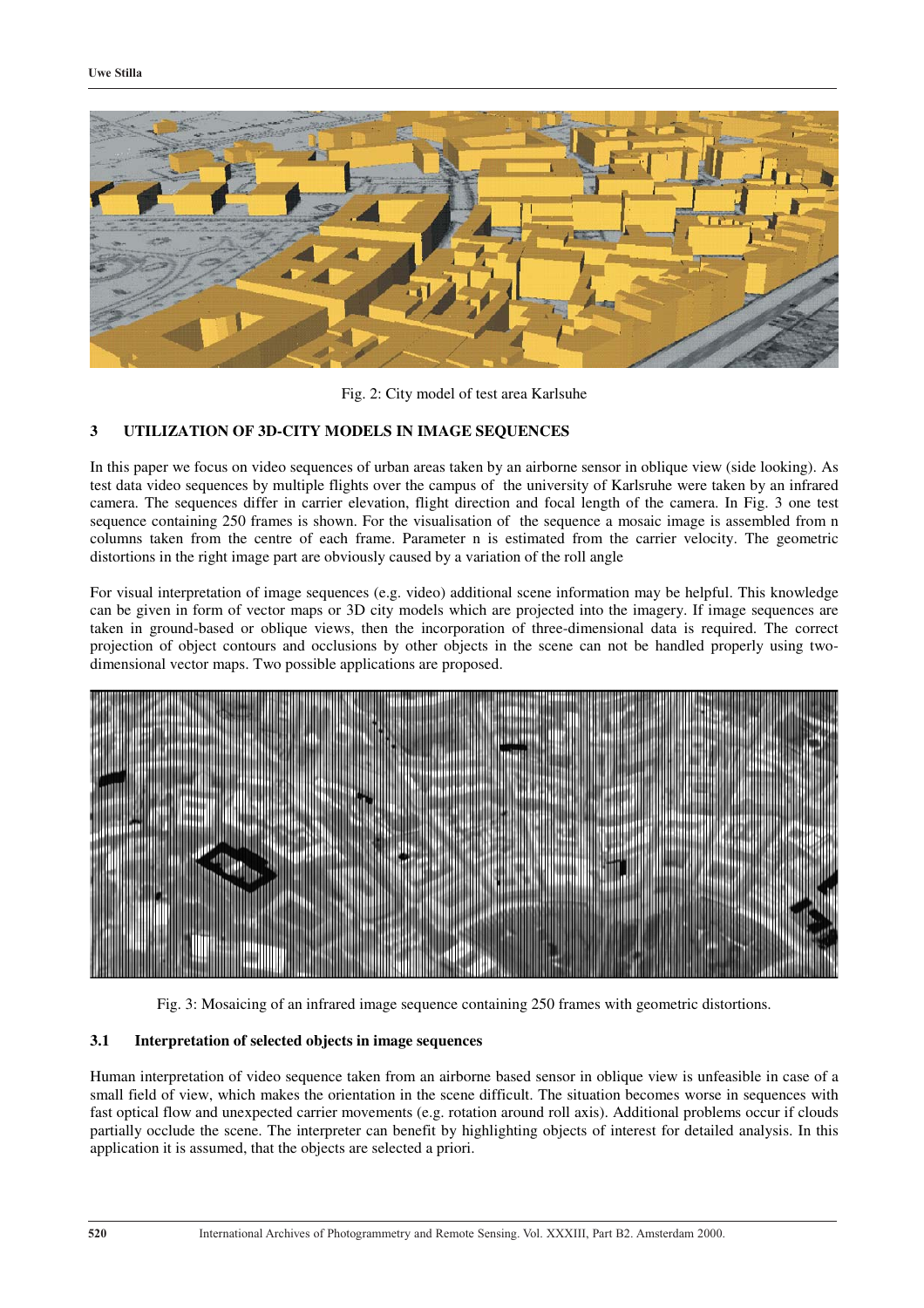Fig. 4 shows some frames of an infrared image sequence tracking a selected object. To focus the attention of the interpreter to the expected location of the object, rays are drawn from the principal point of the image to four object vertices. The 3D vertices are selected using a bounding box oriented parallel to North-South direction. In frames not containing the selected object just the rays are drawn to inform about the direction in which the object is expected to appear (Fig. 4a). If the object is still far away the rays are almost parallel. Additionally, the object contours are highlighted (Fig. 4b-d).



Fig. 4: Tracking of a selected object in an infrared image sequence

### **3.2 Interactive query of objects in image sequences**

Another possible GIS application could be observing an image sequence without selection specific object a priori. Viewing an image sequence a prominent object or situation could attract the attention and produce an interest for more information. In case of buildings such additional information could for example refer to functional aspects (usage as residential building, industrial building, public building, etc.) or to geographical aspects (address, district etc.). A way to get this information is pointing interactively the cursor on the building of interest and starting a query by a mouse-click. For the query it has to be determined, which of the visible objects contains the selected position as surface point. An object surface can be bounded by several closed polygons. For example, the object in Fig. 2 highlighted contains three polygons. The stored attributes can be accessed by the object index.

# **IMAGE BASED POSE ESTIMATION OF THE SENSOR**

The examined image data were taken from dense urban area in oblique view. Typical man made structures which are visible in this case are buildings with their roofs, in contrast to e.g. street crossings which are often occluded. Therefore, it is expected that vertices of roof structures are proper tie points for matching of image data and model data (city model). Using the given navigation data and camera parameters the 3D polygons of the model are projected into the image plane. Tie points are extracted independently in the image data and the projected model data by structural analysis methods. Afterwards, correspondences between the two tie point sets are searched. Corresponding pairs of tie points are used to recalculate the navigation data.

# 3.3 **Tie points in image data**

Line extraction. A variety of different approaches for edge detection are known from literature. We achieved promising results incorporating Burns edge detector [Burns et al., 1986]. Parameters of the algorithm are adjusted by camera parameters and analysis of the imagery. One parameter is the threshold th<sub>m</sub> of the minimal required magnitude of the gradient to build a line. The threshold th<sub>m</sub> is calculated from the mean  $\mu$  and standard deviation  $\sigma_d$  of the magnitude of the gradient image: th<sub>m</sub> =  $\mu$  + 3 $\sigma_d$ . Pixels of the magnitude image, which have a magnitude m > th<sub>m</sub> are edge pixel candidates. Another parameter is the minimal length  $l_{\text{min}}$  of a connected set of edge pixels in a direction. The parameter  $l_{\min}$  is derived from camera parameters.

**Selection.** Two lines which fulfil two requirements built an angle structure CORNER. The distance d between the endpoints of the lines has to be  $d < d_{min}$  and the value of the enclosing angle  $\varphi$  has to lay in-between the borders  $\varphi_{min}$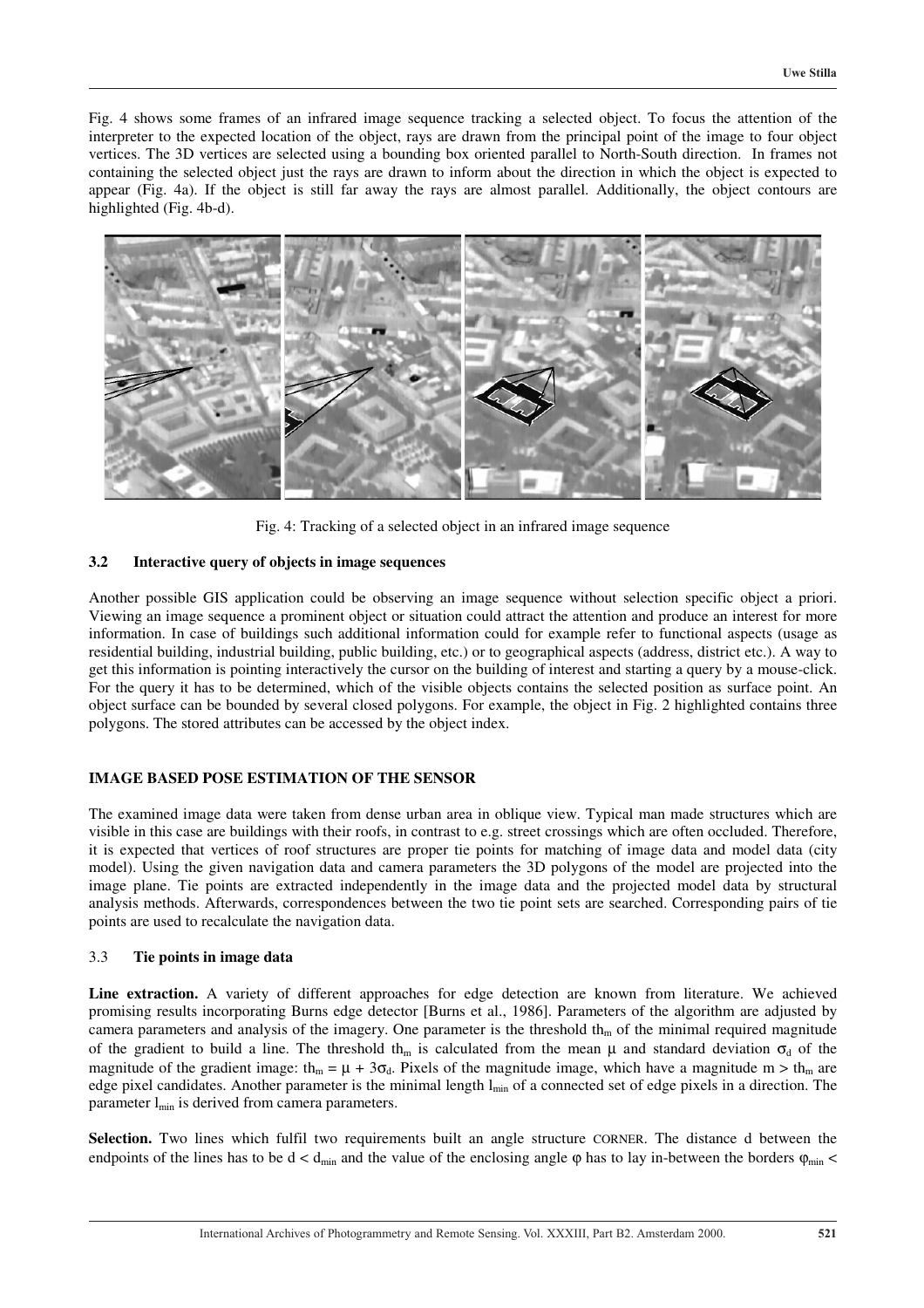$\varphi < \varphi_{\text{max}}$ . The vertices of the angle structures are calculated. If the vertices of different objects CORNER are close, the longest is kept and the other is rejected. The remaining objects CORNER are possible image tie points

To limit the computational load of the matching step, the overall number of image tie points has to be restricted to a maximum number  $N_T$ . The sum of sides of an angle is chosen as criteria for the selection of the  $N_T$  tie points. In case of short focal length the pinhole camera model is not necessarily valid anymore, because of geometric distortions especially found in the border areas of the image. Hence, only tie points inside a centred image window are considered. The size of the image window is adjusted with the focal length as parameter.

### **3.4 Tie points in model data**

**Suitable objects.** City models may consist of different types of objects, e.g. buildings, streets, rivers, bridges, vegetation. Because of the oblique view we consider roof structures of buildings only. Depending on the expected sensor position, aspect angle, and field of view possible visible buildings are selected. In some cases a large amount of buildings would have to be considered, according to the field of view or the aspect. This may happen e.g. when the focal length is shortened by zoom out or the plane rotates around the roll axis and the horizon appears. Far distant objects are considered as unreliable. Furthermore, the computational effort of the subsequent process increases with the number of objects. Hence, far distant objects are clipped. In strong oblique views the problem of occlusion by other roofs and self-occlusion of roof parts is inherent. For the remaining objects a hidden line algorithm is applied.

**Selection**. In the hidden line step new vertices (endpoints of lines) are derived from the intersection of borders of different objects or object parts. These are treated in the same way as visible vertices of the object. From the set of projected lines objects corner are composed. The value of the enclosing angle  $\varphi$  has to lay in-between the borders  $\varphi_{\text{min}}$  <  $\varphi < \varphi_{\text{max}}$  and the length 1 of each side has to be  $1 > l_{\text{min}}$ . If the vertices of different objects corner are close, the longest is kept and the other is rejected. Analogous to the image the overall number of map tie points has to be restricted to n<sub>t</sub> The remaining set of vertices selected as reference tie point set for the matching step.

### **3.5 Point Correspondences (Registration of model and image)**

The two sets of tie points are matched with a Geometric Hashing algorithm [Hummel & Wolfson, 1988]. The search space of the matching approach can be approximated by rigid transformation, because we apply the matching in the image co-ordinate system. The Geometric Hashing algorithm works in two steps examining independently first the map and then the image. Assuming rigid transformation between map and image, two points are sufficient to form a rigid base. In the first step every possible combination of two map points define a base line. All other map points are expressed in terms of angle and ratio, referring to the base line (complexity  $o(n^3)$ ). A pointer to the two base points is written to every coordinate of a linked list. This coordinate is a related position to corresponding values of angle and ratio in a hash table, with suitable quantisized axes ratio and angle.

In the second step every possible combination of two image tie points forms a base line. Analogous to the first step, angle and ratio of the remaining image tie points are represented in the base coordinates. The map bases found in the linked lists at the related positions of the hash table contain possible point partners of the image base. For each entry of the list a vote is cast and accumulated in a histogram matrix (complexity  $o(n^3)$ ). Map and image base pairs which achieved peak values of votes above a minimum threshold are assumed to be correspondences.

### **3.6 Sensor Pose from Point Correspondences (Determination of outer orientation)**

Knowing corresponding model and image points it is possible to calculate the camera orientation and navigation data of the platform. Several numerical approaches are known from literature, divided in closed-form and numerical solutions. Whenever the number of point correspondences is large (greater then 6) iterative numerical solutions are generally required. They are considered as being more robust because the measurement errors and image noise average out between the feature points and because the pose information content becomes highly redundant. Two alternative numerical methods were used to assess their suitability for the determination of platform orientation by finding sensor pose from single image interpretation.

The first method is resection in space [see e.g. Kraus, 1992], representing the classical approach making use of Newton´s method. Starting from an initial guess not faraway from the true values, this non-linear minimisation process converges in principal to a very accurate solution. The second method developed by Horaud et al. [1997] is based on a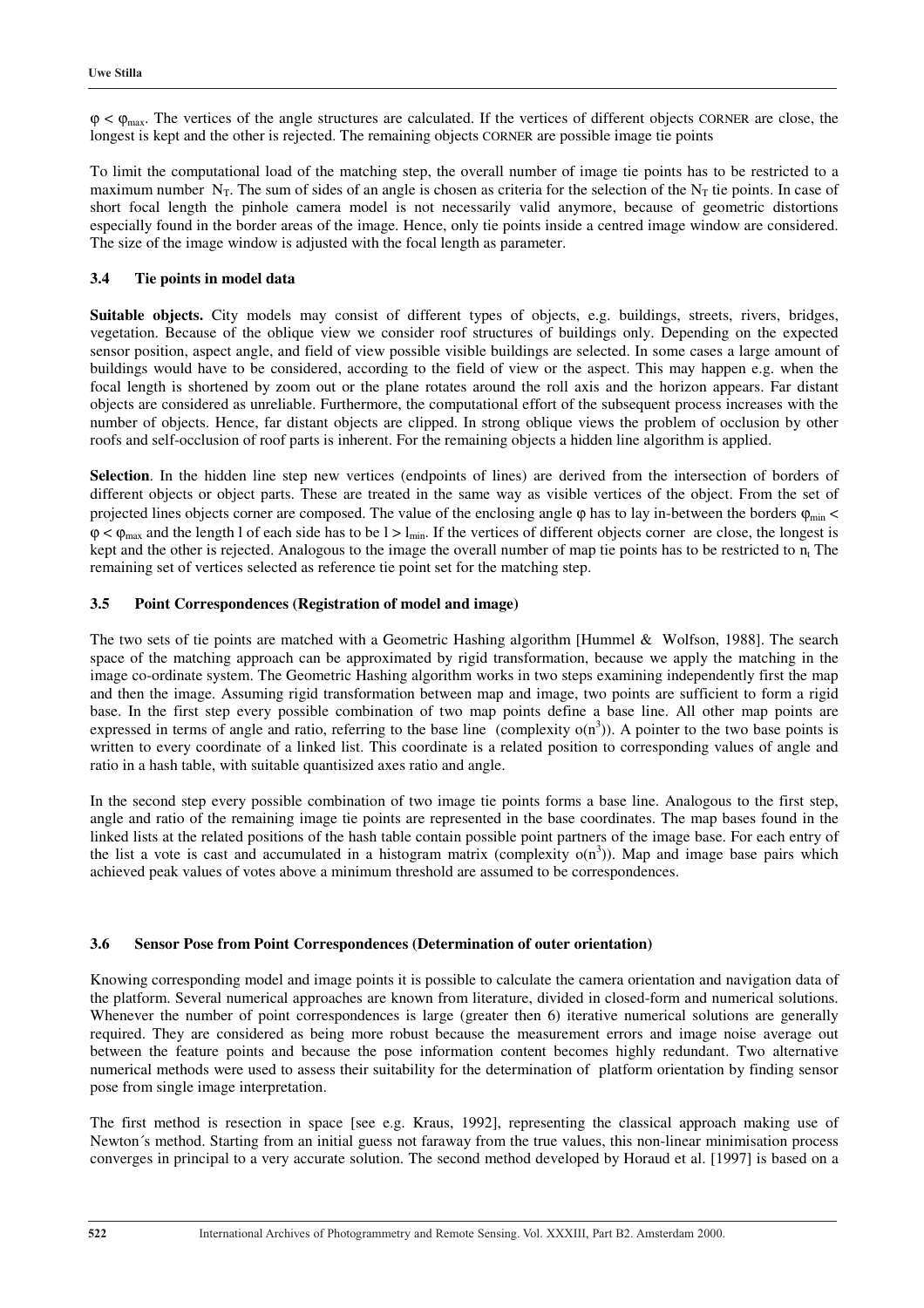linear algorithm, which does not require a proper initialisation. It is based on iteratively improving the pose computed with a paraperspective camera model to converge to a pose estimation computed with a perspective camera model.

Compared to the non-linear technique, the linear method usually computes the pose with fewer floating point operations, which may be useful for real-time applications. On the other hand non-linear methods are generally more stable and accurate in respect to noisy data and matching errors. Initial approximations of camera orientation required for the non-linear pose determination method can be obtained in two ways: Either from recorded navigation data given for each single frame or by prediction based on the camera parameters of preceding frames.

Applying a numerical method for camera pose determination results in an image based determination or update of navigation data. Using the calculated orientation parameters the projection of the building contours can be improved compared to the quality given by GPS accuracy only.



Fig. 5: Matching of image data and model data. a) Extracted lines of image, b) Projected lines of model, c) Line of the model before and after correction

### **4 DISCUSSION**

At present the results of both calibration methods were merely visually assessed. Hereby, a numerical stable determination of sensor position and orientation was stated for all frames of a test sequence. Moreover, an improved alignment of projected model lines and image structures was achieved. We explain this by the fact that in our case not only a small number of tie points is available but a multitude of possible tie points is provided by numerous objects of the city model. Hence, the large number of tie points allows to eliminate false correspondences as outliers. Furthermore, in the investigated image sequences, the initial camera parameters derived from navigation data turned out to be already close to the real parameters. As a consequence, the search area for the correspondence matching can be chosen small to decrease the number of possible mismatches.

Subject of future work is to assess the calculated navigation data under consideration of assumptions about the flight trajectory. This assumptions could incorporated in context based analysis of the calculated camera parameters by considering results of preceding frames to eliminate outliers. Subject of ongoing investigations is to consider scaling effects in the field of view by projecting the objects in different levels of detail.

In the proposed investigations for every single image of the sequences the outer orientation was determined. This approach is time consuming. For real time application different possible reductions of the computational load could be considered. Assuming that to error of the navigation data changes only slowly over the sequences, an calculated error correction can be used for a prediction for some subsequent frames.

Short interruptions in the of navigation data stream (GPS, INS) could be bridged by analysing the last available navigation data for predicting missing navigation data. Errors occurred in this prediction are corrected by image based